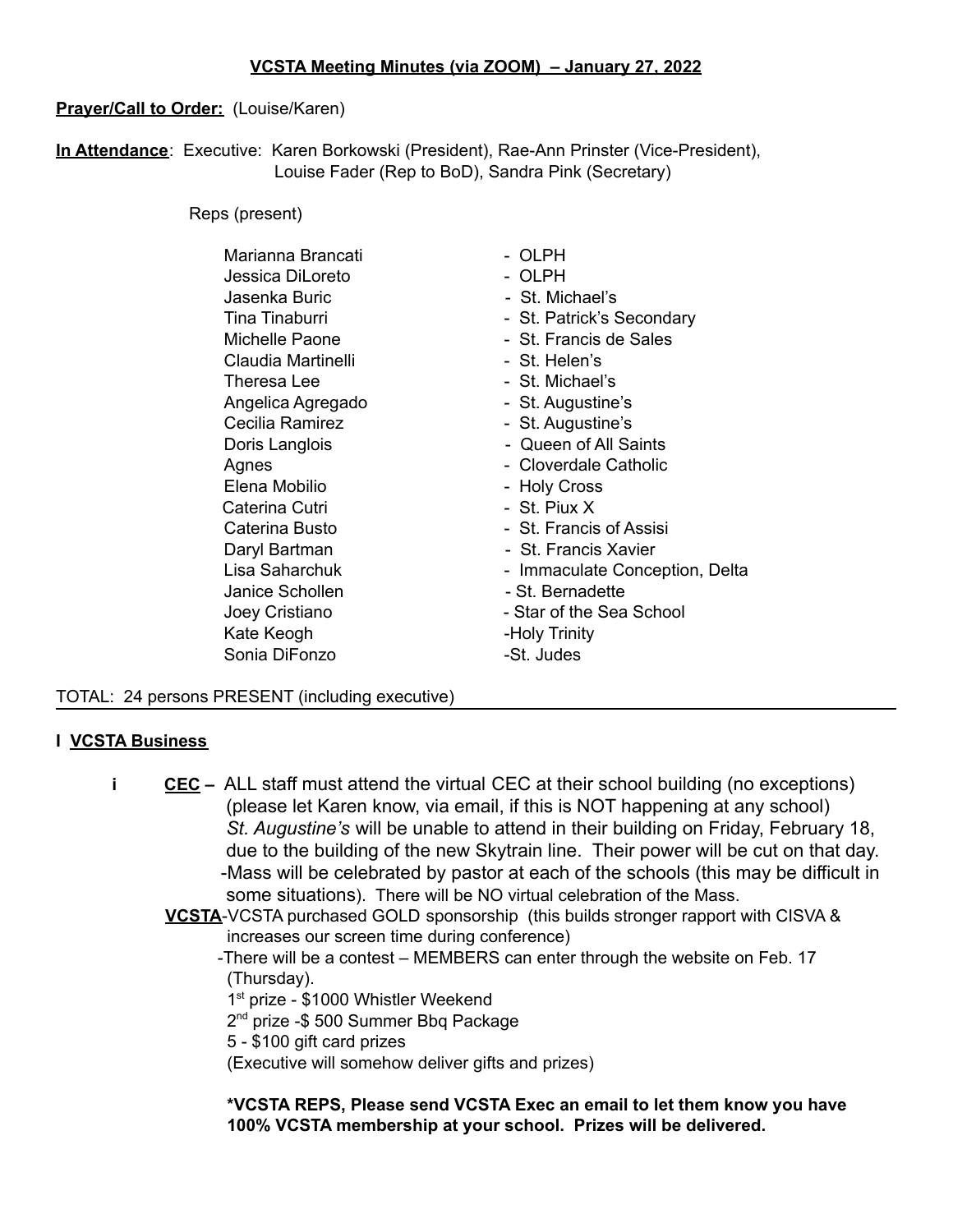#### **ii VCSTA Bursaries** – 10 applied, ALL received bursaries -Recipients will be announced on VCSTA website on February 17<sup>th</sup> -cheques will be mailed out

#### **iii BoD** -New Teacher Contracts will be reviewed at Feb. meeting (We consulted with the lawyer regarding this and hope some suggestions were implemented) -in the draft for policy on EA hiring and contracts, it was noted that "salary will be included on contract, annually)

## **iv VCSTA meeting w/CISVAAA & SO**

**-**PRINCIPALS' recognition of teachers' efforts and sincere appreciation for all teachers **-**EFDF – meetings cancelled due to staffing issues (TOC shortage) **-**PENSION SUB-COMMITTEE – Doug Lawson is looking for a teacher rep for "pension sub-committee" We have asked for a 'job description'. Principals will talk to ALL staff -VACCINATION STATUS

- reporting YES or NO to give power to Medical Health Officer to make decisions in case of a crisis
- the teacher MUST answer YES or NO. If no answer is given, the presumed answer will be NO
- no information on individuals will be released (just numbers of vaccinated vs unvaccinated)

## **v Treasurer's Report**

-Credit total: \$86,000 -6 schools' cheques have yet to be deposited -we will be handing out Indigo/Chapters gift cards

## **Other Business**

## **Responses to Questions**

Scholarships –It was decided that we will not provide scholarships for "god-children" Dress Code - There is a "dress code" policy in the CISVA Special Leave – granted upon "mutual" agreement Length of Lunch Hour – at one school, lunch hour was changed mid-year, without warning, from 30 minutes to 25 minutes

## **VCSTA Meetings**

Rep Meeting – March  $31<sup>st</sup>$ , 2022 AGM - May 26<sup>th</sup>, 2022

**Motion to Adjourn Meeting @4:10 p.m. –** moved by Claudia Martinelli - seconded by: Rae-Ann Prinster

Reps, please send cheques and email a copy of the list of members to vesta.executive@gmail.com Please include percentage of memberships for your school and highlight your school's Rep name